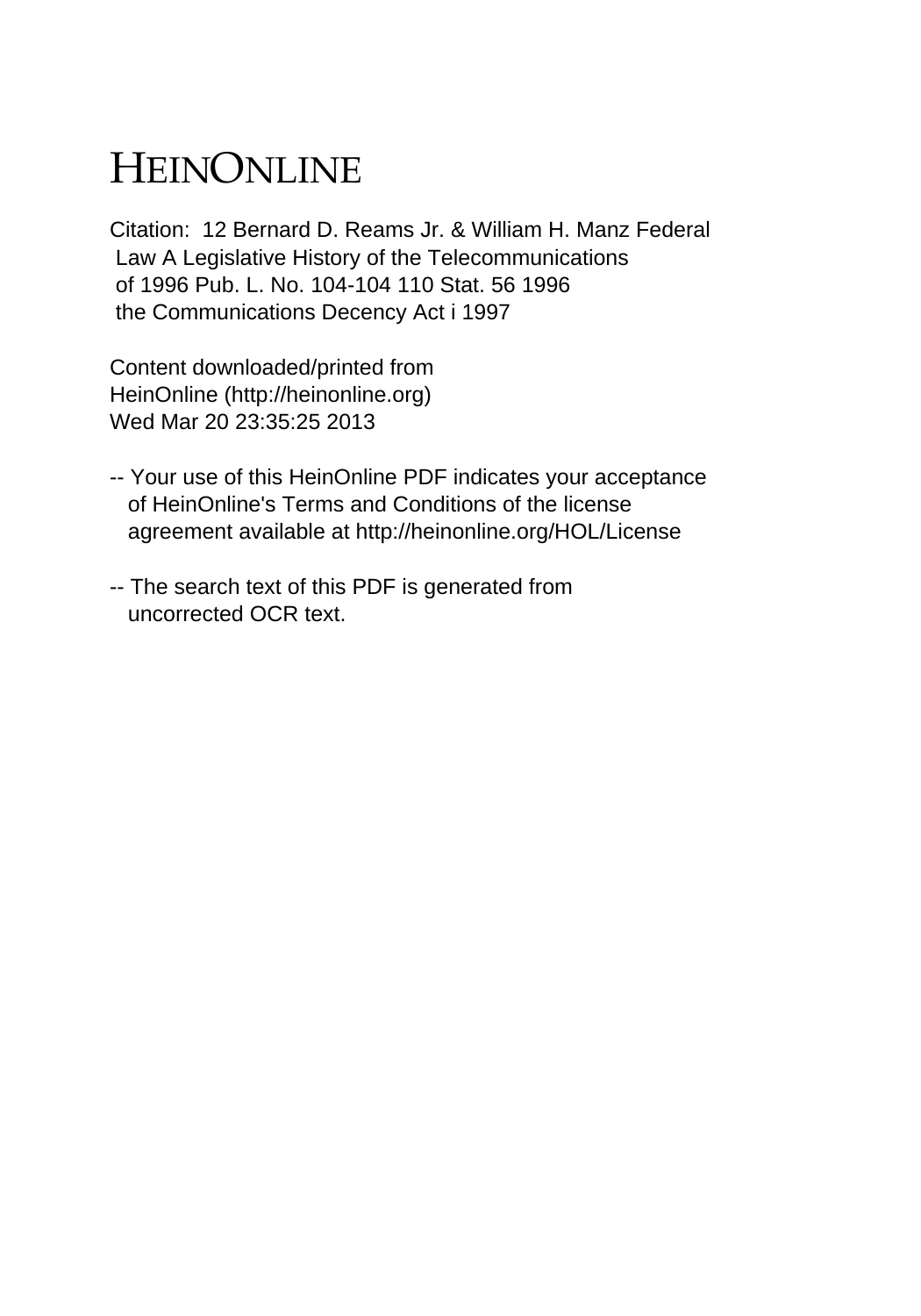## FEDERAL TELECOMMUNICATIONS LAW: A LEGISLATIVE HISTORY OF THE **TELECOMMUNICATIONS ACT** OF **1996** PUB. L. No. 104-104, 110 STAT. 56 (1996) INCLUDING THE COMMUNICATIONS **DECENCY ACT**

Volume 12 Document Numbers **176- 177**

BY

BERNARD D. REAMS, JR. ASSOCIATE DEAN AND PROFESSOR OF LAW ST. JOHN'S UNIVERSITY IN NEW YORK

AND

WILLIAM H. **MANZ** EXECUTIVE LAW LIBRARIAN ST. JOHN'S UNIVERSITY IN NEW YORK

> William S. Hein & Co., Inc. Buffalo, N.Y. 1997